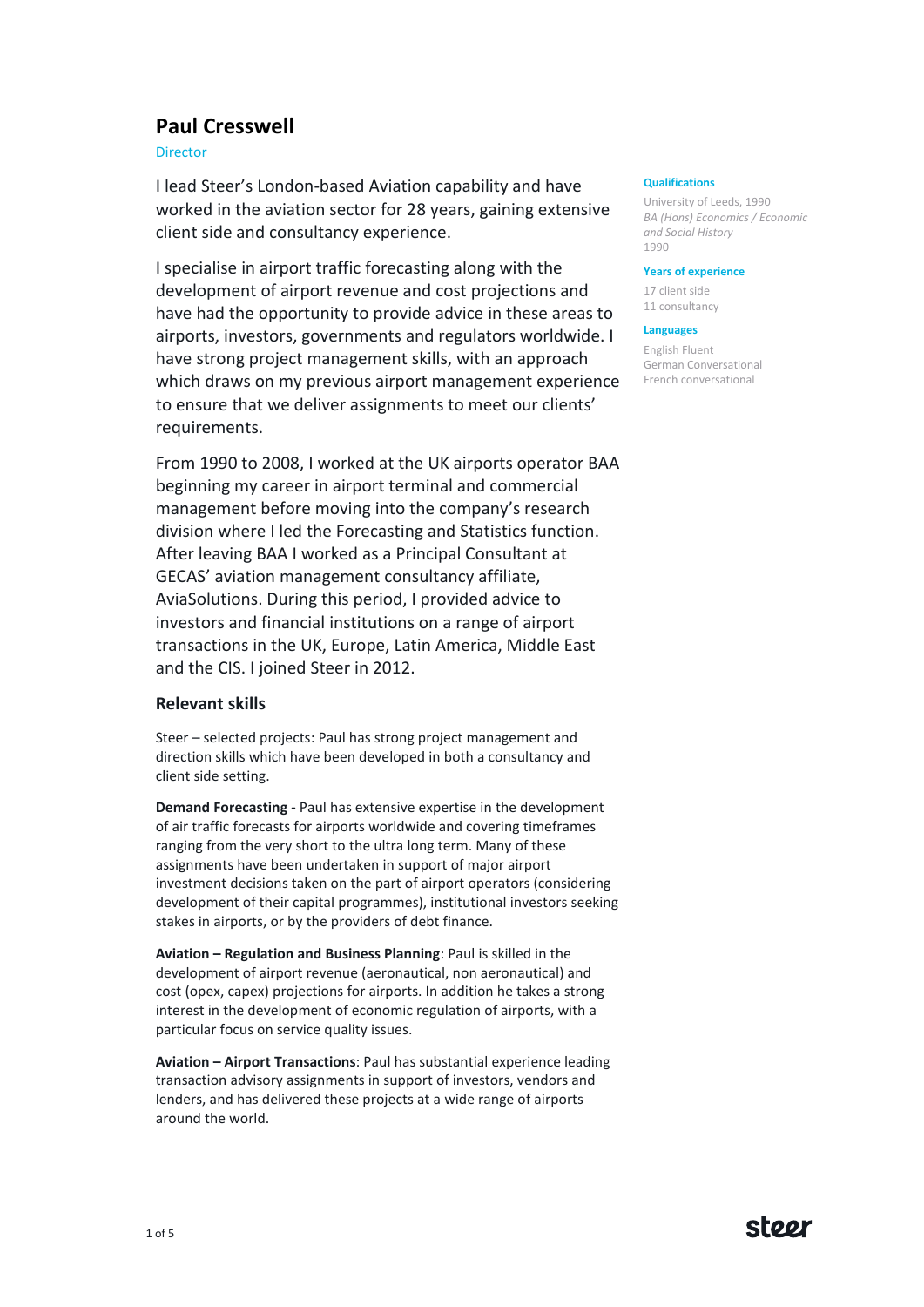## **Selected projects**

| <b>Client</b>        | <b>Commission for Aviation Regulation</b> |
|----------------------|-------------------------------------------|
| Year/Location        | 2018-ongoing / Ireland                    |
| <b>Position Held</b> | <b>Project Director</b>                   |

**Dublin Airport, Ireland**

Leading the ongoing provision of capital investment efficiency advice to Ireland's economic regulator of airports. Our advice has included review of Dublin Airport's supplementary capital investment programme, individual HBS projects, mechanisms to improve the efficiency of investment, and review of the airport's forthcoming regulatory investment plan.

#### **London Heathrow Airport, UK**

- **Year/Location** *2018/ UK*
- **Position Held** *Project Director*

Assessment of trends and drivers of historical commercial revenues performance at Heathrow, and identification of potential future influencing factors.

### **Sofia Airport PPP Technical Consultant**

**Client** *International Finance Corporation (World Bank Group)*

- **Year/Location** *2017-ongoing / Bulgaria*
- **Position Held** *Project Director*

Steer is the technical advisor to the IFC, supporting the Bulgarian Government in the letting of a Concession for Sofia Airport. The work has involved developing forecasts for traffic, revenues, operating costs and capital expenditure for the airport over the period of the Concession. This has included advising on the regulation of airport charges to be applied during the Concession period.

**Fortaleza and Porto Alegre airports, Brazil**

**Client** *Confidential*

**Year/Location** *2017*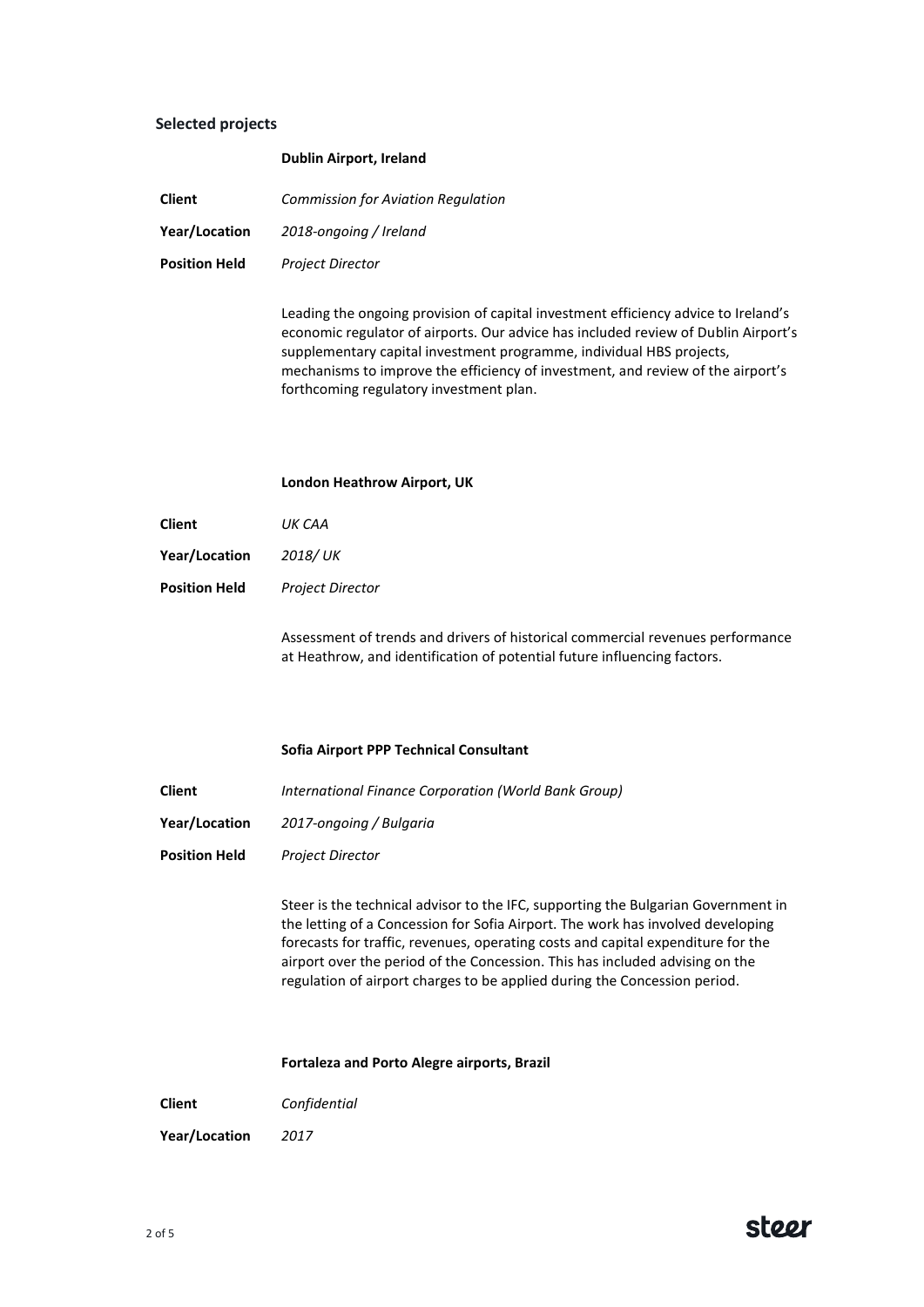## **Position Held** *Project Director*

Led development of independent traffic and aeronautical revenue projections for a prospective investor for these airports.

#### **Sendai Airport, Japan**

**Client** *Confidential*

**Year/Location** *2014-2015*

**Position Held** *Project Manager*

Led a full scope assignment on behalf of a confidential bidding consortium.

#### **Santiago de Chile Airport, Chile**

**Client** *Confidential*

**Year/Location** *2014-2015*

**Position Held** *Project Manager*

Led a traffic advisory assignment on behalf of a confidential bidding consortium.

## **Amman QAIA Airport, Jordan**

- **Client** *Airport International Group*
- **Year/Location** *2013-2018*
- **Position Held** *Project Director*

Led our ongoing support to the airport concession company in traffic forecasting, benchmarking and specific issues analysis. The role included interaction with lenders to the concession company.

**Rio de Janeiro Galeao and Belo Horizonte Confins Airports, Brazil**

**Client** *Ferrovial/Queiroz Galvao*

**Year/Location** *2013*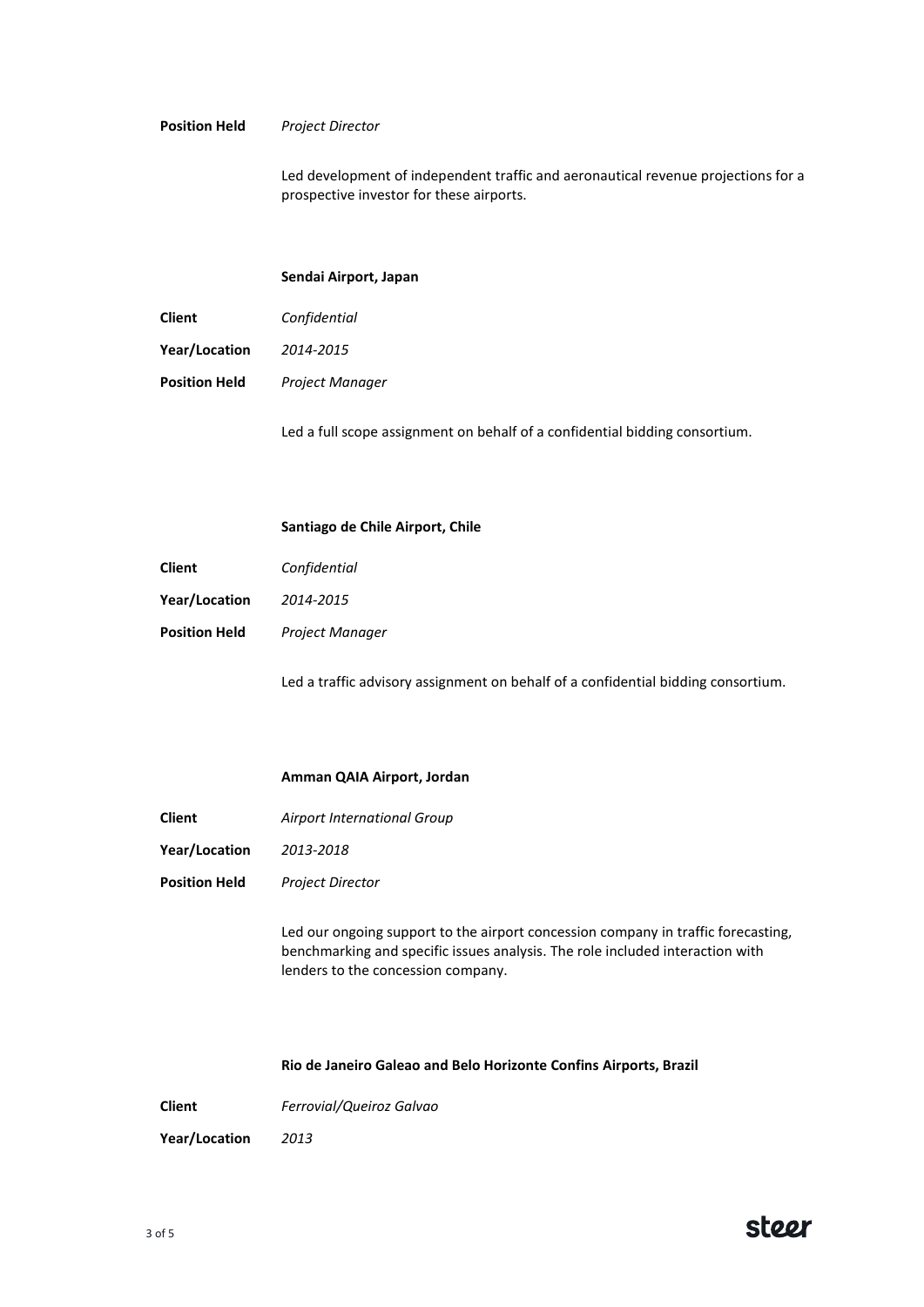## **Position Held** *Project Manager*

Led a full scope advisory assignment on behalf of the shortlisted bidder for these assets.